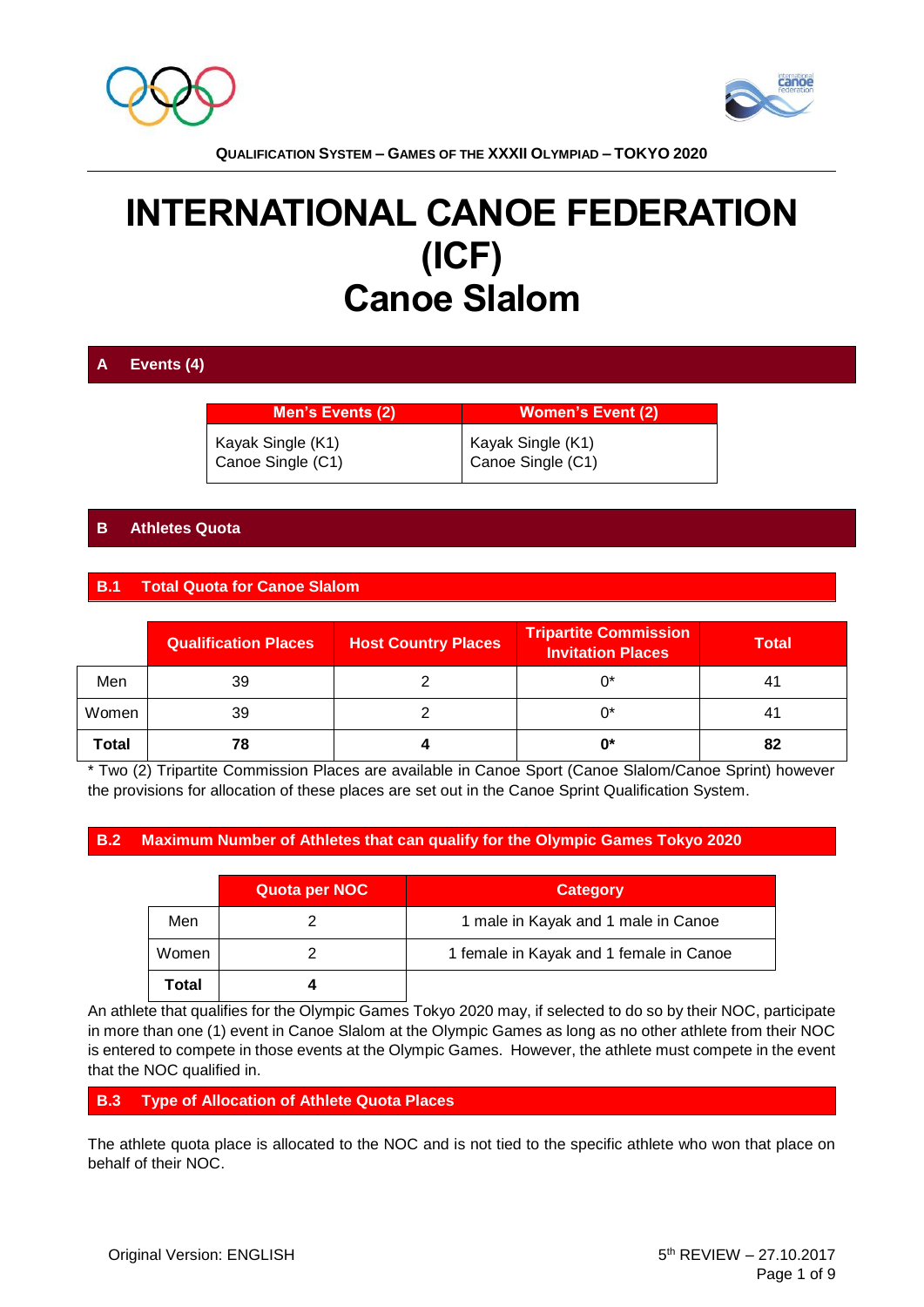



### **B.4 Maximum entries at the Olympic Games Tokyo 2020**

An NOC can enter a maximum of one (1) boat per Canoe Slalom event at the Olympic Games Tokyo 2020.

## **C Athlete eligibility**

#### **C.1 IOC Requirements**

All athletes must comply with the provisions of the Olympic Charter currently in force, including but not limited to, Rule 41 (Nationality of Competitors) and Rule 43 (World Anti-Doping Code and the Olympic Movement Code on the Prevention of Manipulation of Competitions). Only those athletes who comply with the Olympic Charter may participate in the Olympic Games Tokyo 2020.

#### **C.2 Additional IF Eligibility Criteria**

- C.2.1 To be eligible to participate in the Olympic Games Tokyo 2020, all eligible NOCs must participate in at least one (1) Olympic event at the Global World Qualification Competition.
- C.2.2 To be eligible for a Tripartite Commission Invitation Place, an NOC must also be listed on the "ICF Canoe Slalom Ranking" **by 1 June 2020**.
- C.2.3 A minimum of three (3) NOCs must contest each athlete quota place at the Olympic Qualifying Competitions for the event to be valid. If there are less than three (3) NOCs in any Olympic event then the athlete quota place will be returned for reallocation as outlined in section **G – "Reallocation of Unused Quota Places"**.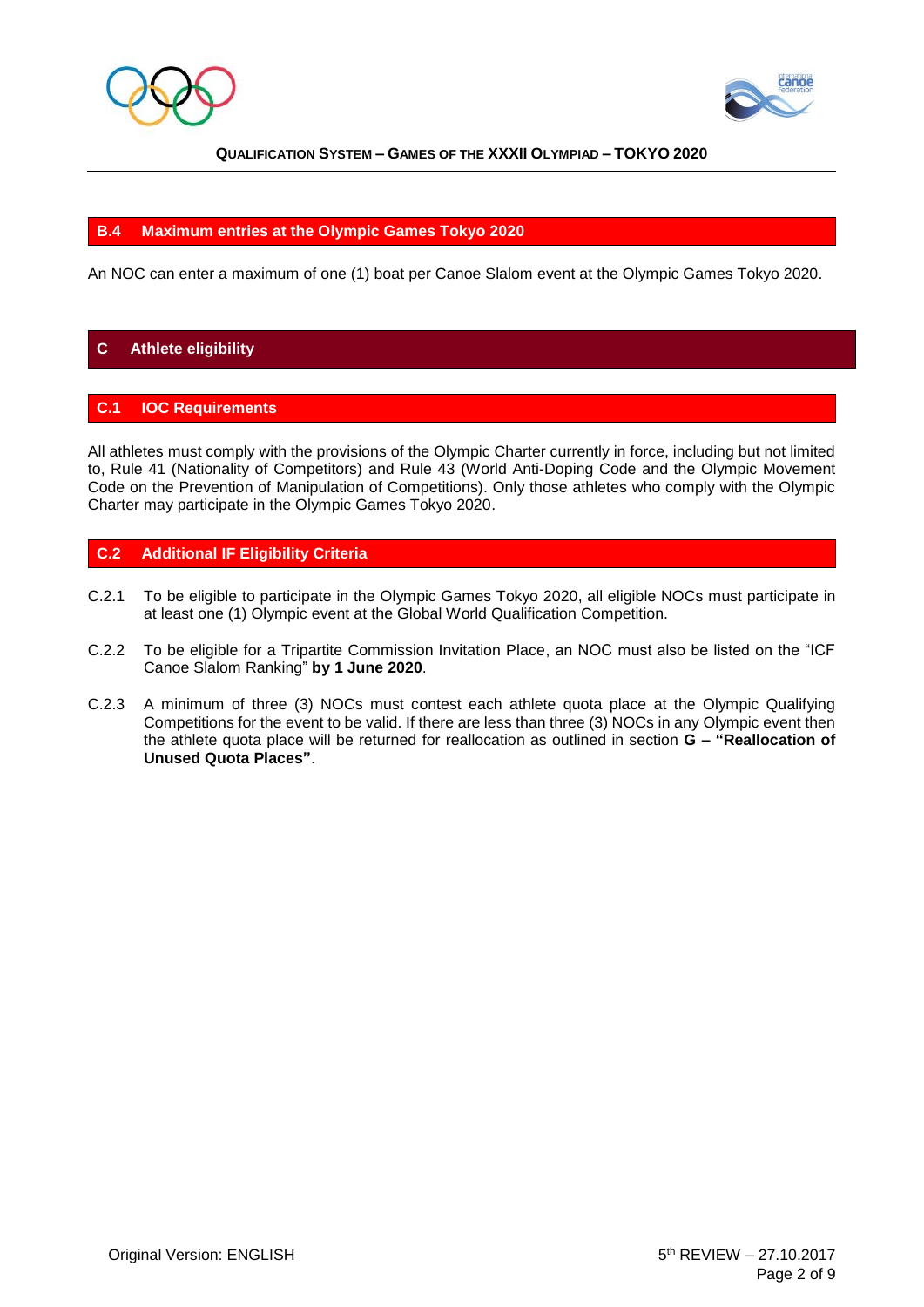



## **D Athlete quota places distribution**

#### **D.1 Distribution of Athlete quota by Events**

The number of athlete quota places available in the Qualification Competitions for Canoe Slalom will be as follows:

| <b>Events</b>              | <b>Athlete quota places</b> |  |  |  |
|----------------------------|-----------------------------|--|--|--|
| <b>Men</b>                 |                             |  |  |  |
| K <sub>1</sub>             | 24                          |  |  |  |
| C <sub>1</sub>             | 17                          |  |  |  |
| <b>Total Men</b>           | 41                          |  |  |  |
| <b>Women</b>               |                             |  |  |  |
| K <sub>1</sub>             | 24                          |  |  |  |
| C <sub>1</sub>             | 17                          |  |  |  |
| <b>Total Women</b>         | 41                          |  |  |  |
| <b>Total (Men + Women)</b> | 82                          |  |  |  |

#### **D.2 Distribution of athlete quota through the qualification pathway**

The initial distribution of athlete quota places through the Global World Qualification Competition, the Continental Qualification Competitions and the Host Country places, subject to (i) the limit on maximum athlete quota places as specified in B.2. above and (ii) any eventual reallocation of places in accordance with section **G – "Reallocation of Unused Quota Places"** is defined in the table below:

|               |                               | <b>Continental</b> |          |      |        |         |              |                               |              |
|---------------|-------------------------------|--------------------|----------|------|--------|---------|--------------|-------------------------------|--------------|
| <b>Events</b> | Global World<br>Qualification | Europe             | Americas | Asia | Africa | Oceania | <b>TOTAL</b> | <b>Host</b><br><b>Country</b> | <b>TOTAL</b> |
| K1 Men        | 18                            | $\mathbf{1}$       | 1        | 1    | 1      | 1       | 5            | 1                             | 24           |
| C1 Men        | 11                            | 1                  | 1        | 1    | 1      | 1       | 5            | 1                             | 17           |
| K1 Women      | 18                            | 1                  | 1        | 1    | 1      | 1       | 5            | 1                             | 24           |
| C1 Women      | 11                            | 1                  | 1        | 1    | 1      |         | 5            | 1                             | 17           |
| <b>TOTAL</b>  | 58                            |                    |          |      |        |         | 20           | 4                             | 82           |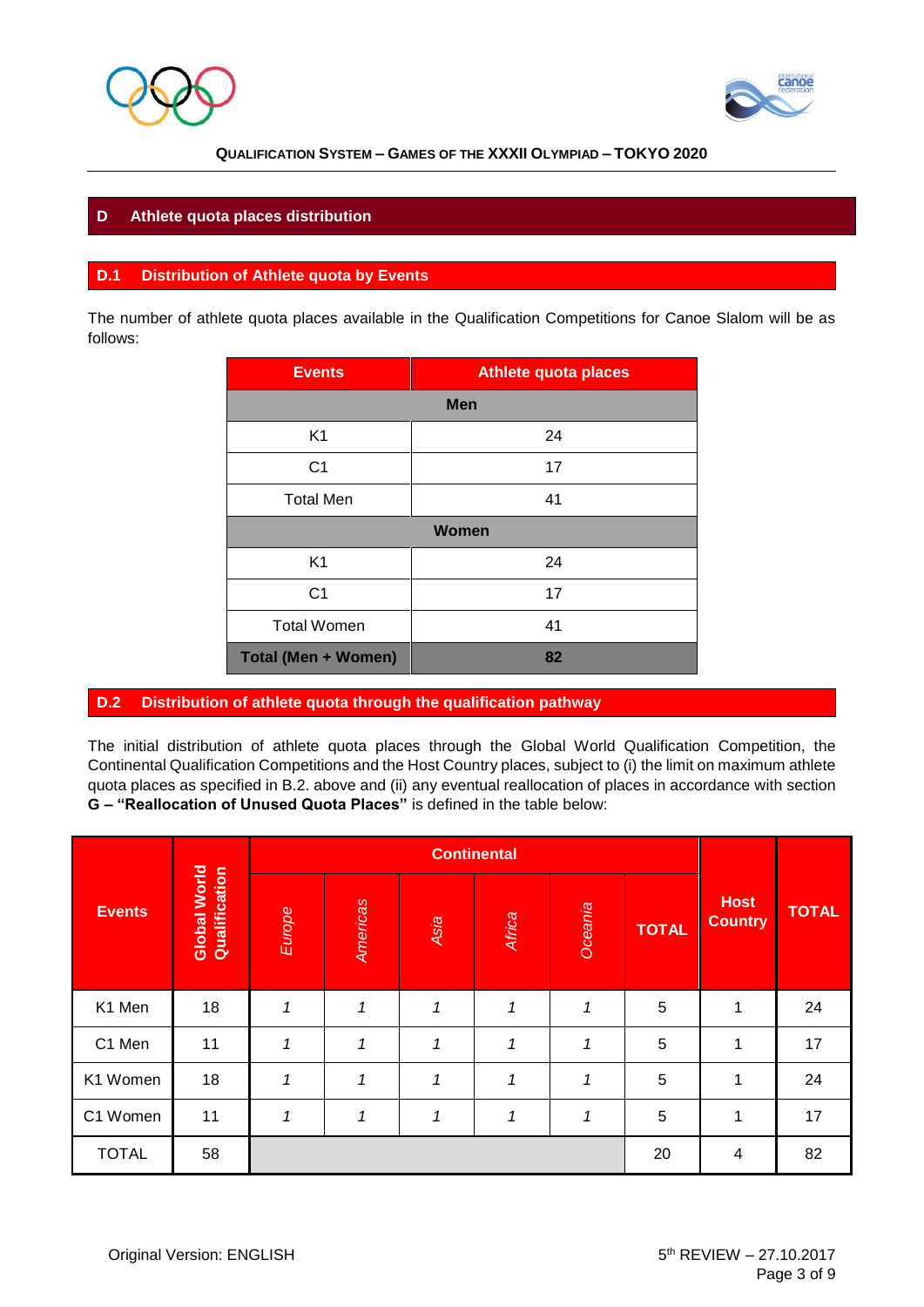



#### **E Qualification pathway**

#### **E.1 Rules applicable to all Canoe Slalom Olympic Qualification Competitions**

- E.1.1 A maximum of three (3) boats per event per NOC can be entered in any of the Canoe Slalom Olympic Qualification Competitions.
- E.1.2 For all Canoe Slalom Qualifying Competitions, where there is a tie between two (2) or more athletes by time, then the results from previous rounds will be used to break the tie, in accordance with ICF Canoe Slalom Competition Rules. The highest placed athlete will earn their NOC an athlete quota place.

**E.2 Global World Qualification Competitions – 58 athlete quota places**

- E.2.1 The Global World Qualification Competition will be held at the 2019 ICF Canoe Slalom World Championships (La Seu d'Urgell, ESP).
- E.2.2 The highest placed athletes in each Canoe Slalom event at the 2019 ICF Canoe Slalom World Championships (La Seu d'Urgell, ESP) will obtain athlete quota places for their NOC as follows:

| <b>Events</b>              | <b>Athlete quota places</b> |  |  |  |
|----------------------------|-----------------------------|--|--|--|
| <b>Men</b>                 |                             |  |  |  |
| K <sub>1</sub>             | 18                          |  |  |  |
| C <sub>1</sub>             | 11                          |  |  |  |
| <b>Total Men</b>           | 29                          |  |  |  |
| Women                      |                             |  |  |  |
| K1                         | 18                          |  |  |  |
| C <sub>1</sub>             | 11                          |  |  |  |
| <b>Total Women</b>         | 29                          |  |  |  |
| <b>Total (Men + Women)</b> | 58                          |  |  |  |

- E.2.3 In the situation that the Global World Qualification Competition cannot be held or the results of such competition are cancelled, then the "ICF Canoe Slalom Ranking" for the relevant events, as of 1 September 2019, will be used to determine athlete quota places.
- E.2.4 An NOC can only obtain one (1) athlete quota place for each of its athletes who have won athlete quota places during the Global World Qualification Competition (pursuant to E.2.2 or E.2.3 above). Where an athlete provisionally obtains more than one (1) athlete quota place during the Global World Qualification Competition or pursuant to E.2.3 above, the NOC must confirm which one (1) of the athlete quota places they wish to use and return the unused athlete quota place(s) in accordance with the following section **F - "Confirmation and Return Process for Athlete Quota Places"**.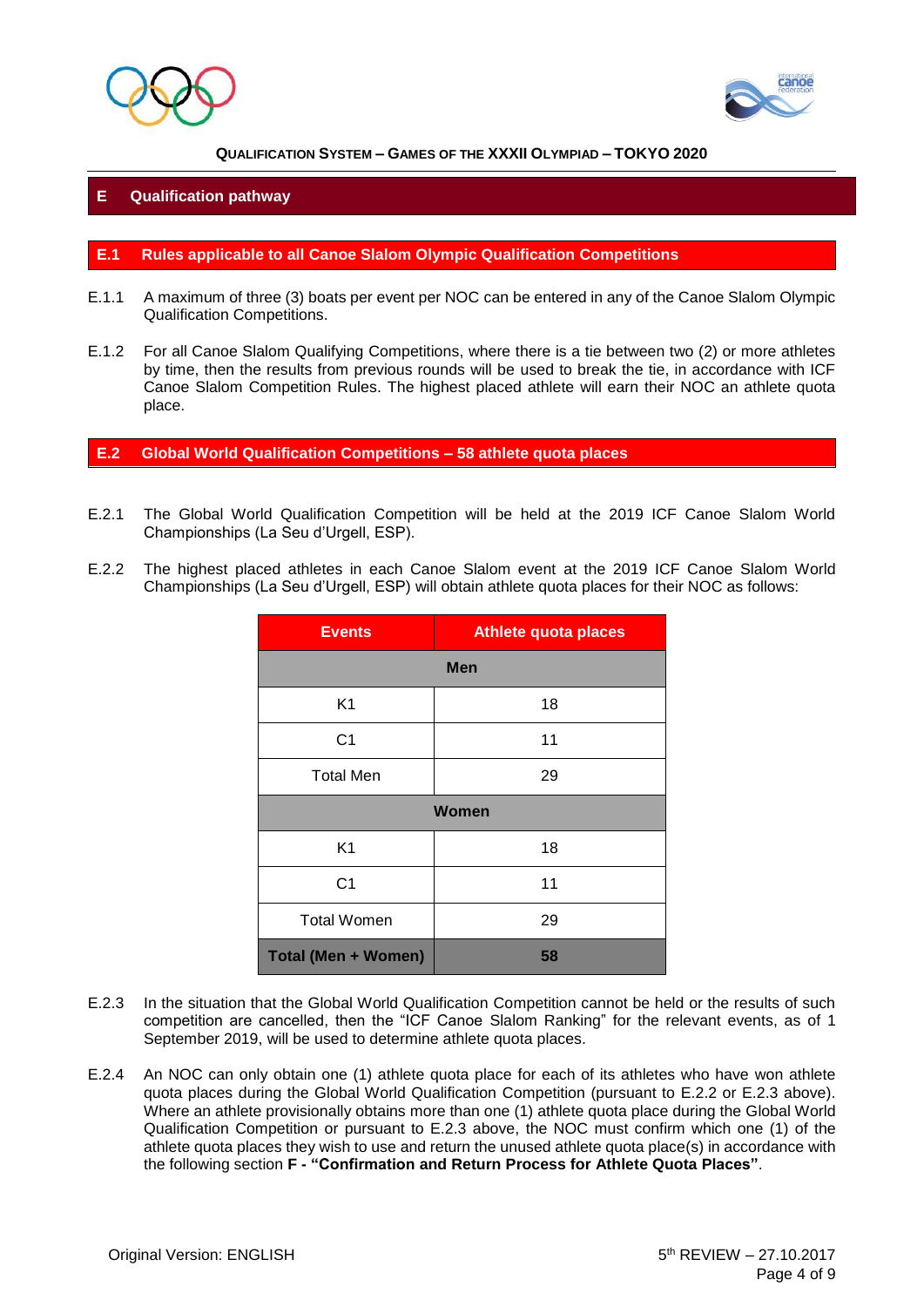



#### **E.3 Continental Qualification Competitions – 20 quota places**

- E.3.1 Only an NOC that has not obtained an athlete quota place in an event at the Global World Qualification Competition can participate in the respective Continental Qualification Event in order to compete for an athlete quota place.
- E.3.2 An athlete who obtains an athlete quota place during the Global World Qualification Competition, is ineligible to participate in any Continental Qualification Event to obtain an additional athlete quota place.
- E.3.3 The highest placed athletes in each Canoe Slalom event at the respective Continental Qualification Event will obtain athlete quota places for their NOC as follows:

|                     | <b>Athlete quota places</b> |          |      |        |         |  |
|---------------------|-----------------------------|----------|------|--------|---------|--|
| <b>Events</b>       | Europe                      | Americas | Asia | Africa | Oceania |  |
|                     | <b>Men</b>                  |          |      |        |         |  |
| K1 Men              | 1                           | 1        | 1    | 1      | 1       |  |
| C1 Men              | 1                           | 1        | 1    | 1      | 1       |  |
| <b>Total Men</b>    |                             |          | 10   |        |         |  |
| <b>Women</b>        |                             |          |      |        |         |  |
| K1 Women            | 1                           | 1        | 1    | 1      | 1       |  |
| C1 Women            | 1                           | 1        | 1    | 1      | 1       |  |
| <b>Total Women</b>  |                             |          | 10   |        |         |  |
| Total (Men + Women) |                             |          | 20   |        |         |  |

- E.3.4 In the situation that a Continental Qualification Competition cannot be held and/or the results of such competition are cancelled, then the "ICF Canoe Slalom Ranking" for the relevant event as of 1 June 2020 will be used to determine the athlete quota places. The highest ranked athlete from that Continent in the "ICF Canoe Slalom Ranking" will obtain one (1) athlete quota place for his/her NOC. If less than three (3) NOCs from a continent are included in the "ICF Canoe Slalom Ranking" of 1 June 2020, who would otherwise be eligible to enter the Continental Qualification Competition, the athlete quota place will be reallocated as outlined in section **G – "Reallocation of Unused Quota Places"**.
- E.3.5 At the Continental Qualification Competition, an NOC can qualify a maximum of two (2) athlete quota places across the four (4) events. Where an NOC provisionally obtains more than two (2) athlete quota places during a Continental Qualification Competition, the NOC has to confirm two (2) athlete quota places they wish to use and return unused athlete quota places by following section **F - "Confirmation and Return Process for Athlete Quota Places"**.
- E.3.6 An NOC can only obtain one (1) athlete quota place for each of its athletes who have won athlete quota places during the Continental Qualification Competition (pursuant to E.3.3 or E.3.4 above). Where an athlete obtains more than one (1) athlete quota place during a Continental Qualification Competition (or pursuant to  $E.3.4$ ) the NOC must confirm which one (1) of the athlete quota places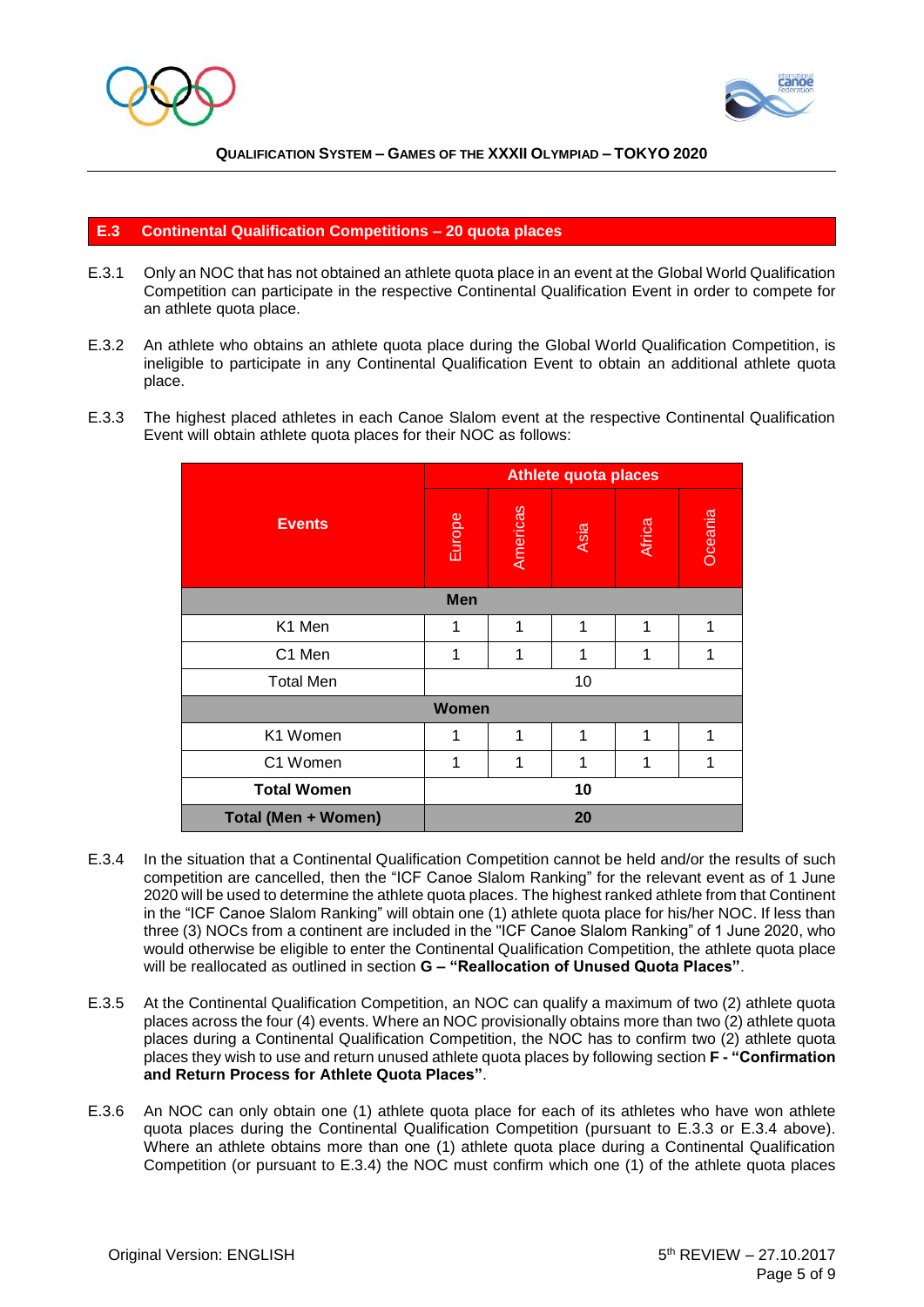



they wish to use and return the unused athlete quota place(s) in accordance with section **F - "Confirmation and Return Process for Athlete** Q**uota Places"**.

#### **E.4 Host Country Places**

The Host NOC provisionally obtains an athlete quota place in each event for the Olympic Games Tokyo 2020:

| <b>Events</b>              | <b>Athlete quota places</b> |  |  |  |
|----------------------------|-----------------------------|--|--|--|
| <b>Men</b>                 |                             |  |  |  |
| K <sub>1</sub>             |                             |  |  |  |
| C <sub>1</sub>             |                             |  |  |  |
| <b>Women</b>               |                             |  |  |  |
| K <sub>1</sub>             |                             |  |  |  |
| C <sub>1</sub>             |                             |  |  |  |
| <b>Total (Men + Women)</b> |                             |  |  |  |

## **E.5 Tripartite Commission Invitation Places**

- E.5.1 Two (2) Tripartite Places are available in Canoe Sport. These places can be attributed to Canoe Sprint and/or Canoe Slalom athletes. Please refer to Canoe Sprint Qualification System for additional information.
- E.5.2 To be eligible for a Tripartite Commission Invitation Place, an NOC must have participated in the Global World Qualification Event and be listed on the "ICF Canoe Slalom Ranking" on 1 June 2020.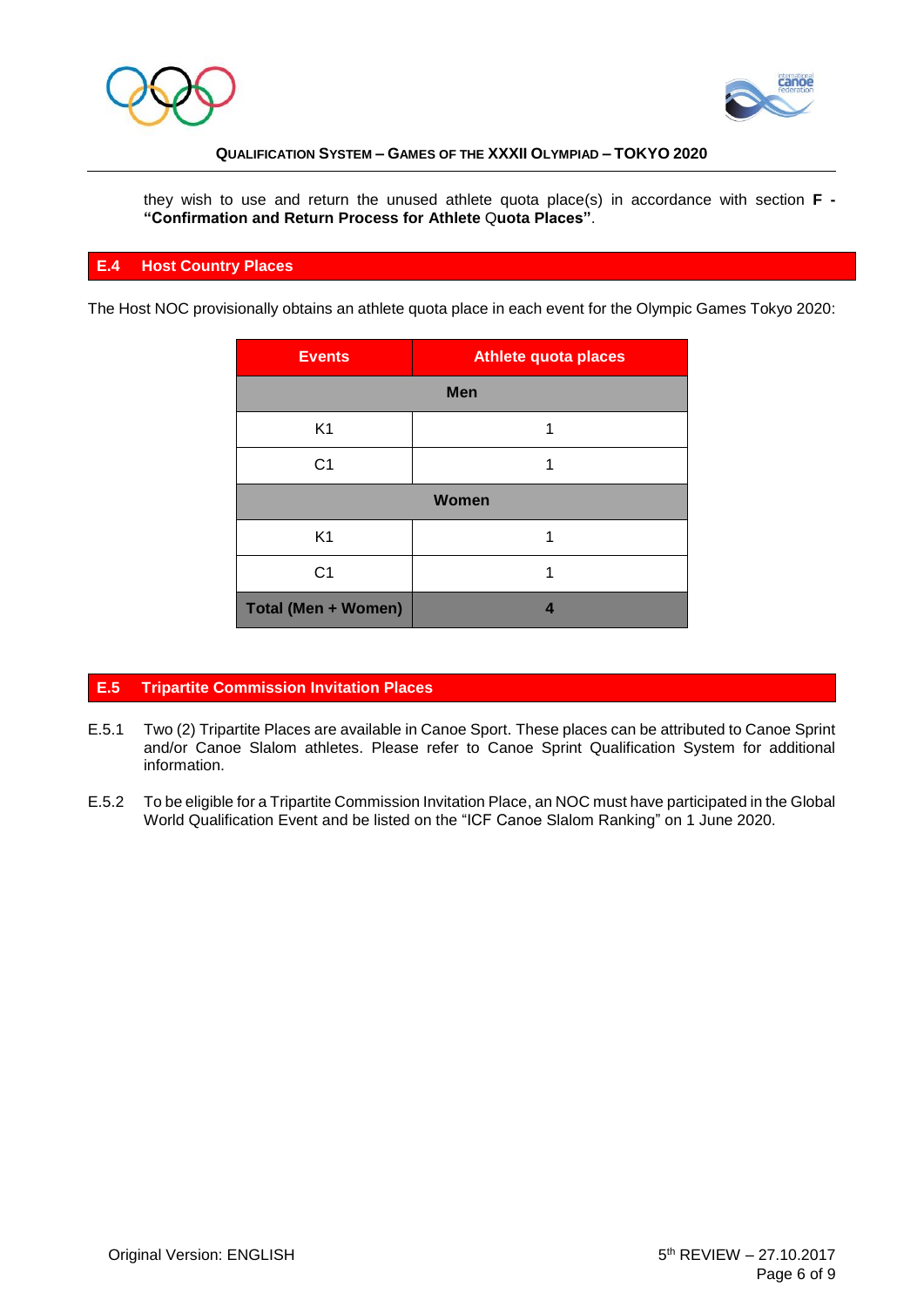



#### **F Confirmation and Return Process for Athlete Quota Places**

- F.1.1 Within two (2) weeks following each qualification Competition, the ICF will publish the results on its website [\(www.canoeicf.com\)](http://www.canoeicf.com/) and inform the respective NOCs/NFs of their allocated athlete quota places.
- F.1.2 The NOCs will then have 10 working days to confirm to the ICF:
	- (a) that they wish to accept their allocated athlete quota places or to return them to the ICF for reallocation to other NOCs;
	- (b) where they need to return provisionally allocated athlete quota places in accordance with E2.4, E3.5 and/or E3.6 above, which of their athlete quota places they wish to retain and which they will return to the ICF for reallocation to other NOCs; and/or
	- (c) whether they wish for any other reason to decline an allocated quota place.

If a quota place is not accepted within the required time frame, the athlete quota place will be returned for reallocation as outlined in section **G – "Reallocation of Unused Quota Places"**.

#### **G Reallocation of unused athlete quota places**

- **G.1 Reallocation of Global World Qualification Competition and Continental Qualification Competitions unused athlete quota places**
- G.1.1 Should an NOC decline or return an athlete quota place that has been obtained at the Global World Qualification Competition (or pursuant to E.2.3) then the next highest placed NOC, not yet qualified, in that event will be allocated the athlete quota place. This process will be repeated until all places are allocated.
- G.1.2 Should an NOC decline or return an athlete quota place obtained at a Continental Qualification Competition (or pursuant to E.3.4) the next highest placed NOC not yet qualified in that event at the Continental Qualification Competition will be allocated the athlete quota place. The process will be repeated until all places are allocated.
- G.1.3 Where there are insufficient or no more eligible NOCs that can gain an athlete quota place in the Continental Qualification Competition or it is not possible to allocate an athlete quota place (pursuant to E.3.4) because fewer than three (3) NOCs from the relevant continent are included in the "ICF Canoe Slalom Ranking" as at 1 June 2020, the next highest placed NOC, not yet qualified, from that continent in the specific event at the Global World Qualification Competition will be allocated the athlete quota place. In the case that no further NOC from the relevant continent can gain a place from the Global World Qualification Competition, the athlete quota place will be given to the next highest placed NOC not yet qualified in that event at the Global World Qualification Competition, regardless of continental representation.
- G.1.4 In the event that athlete quota places are not filled from the procedures outlined above, the ICF Executive Committee will allocate the remaining athlete quota to the next highest ranked NOC not yet qualified in the sport of Canoe at the Olympic Games Tokyo 2020 using the "ICF Canoe Slalom Ranking" of 1 June 2020.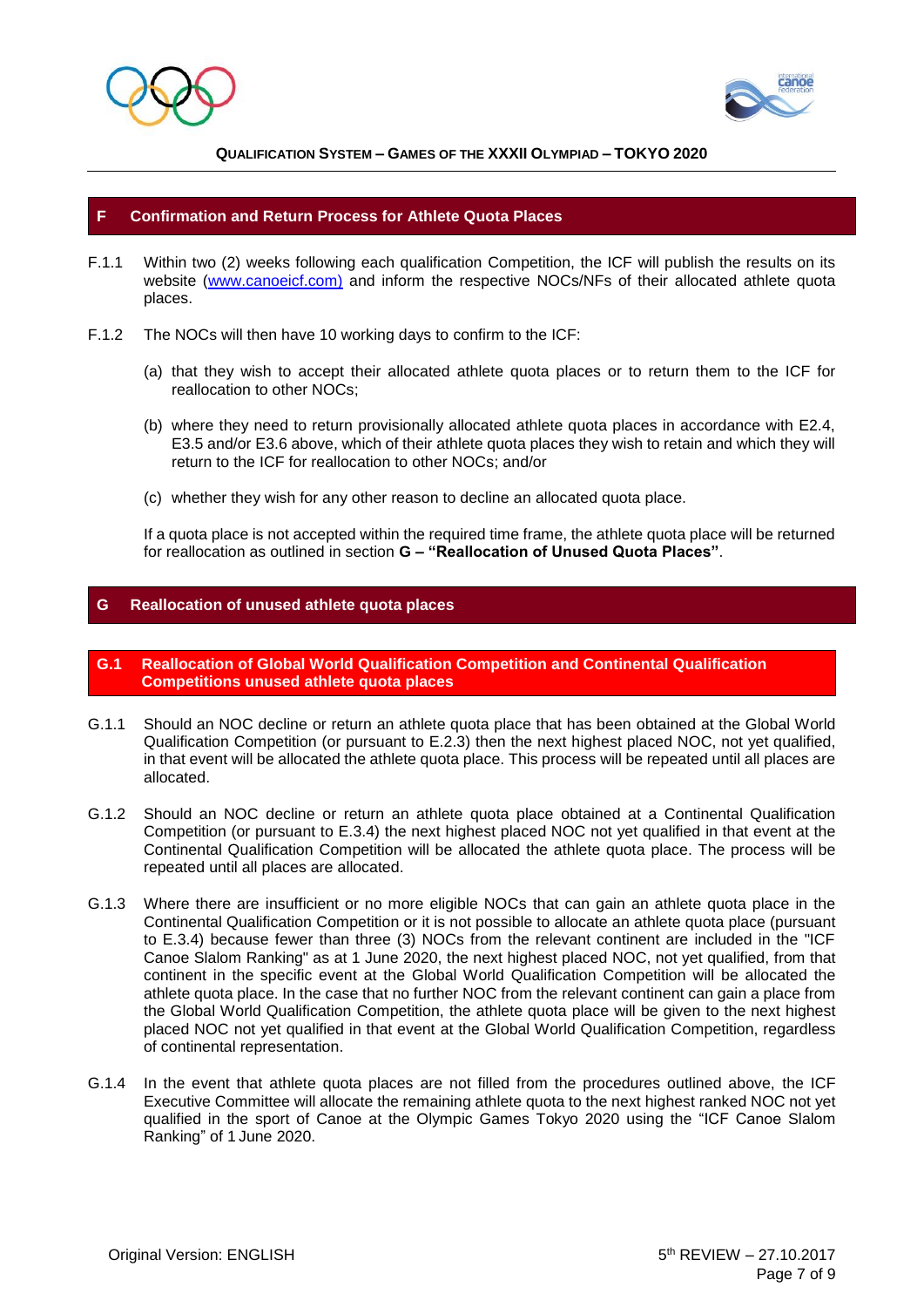



#### **G.2 Reallocation of unused Host Country Places**

- G.2.1 Where the Host Country obtains athlete quota places through the Global World Qualification Competition or the Asian Continental Qualification Competition, the unused Host Country Places will be reallocated to the next highest placed NOC, not yet qualified, in that event respectively from the Global World Qualification Competition or the Asian Continental Qualification Competition.
- G.2.2 Should the Host NOC decline or return any of the Host Country places for any other reason, they will be reallocated to the next highest placed NOC from the Asian Continent, not yet qualified, in the same event from the Global World Qualification Competition.

#### **G.3 Reallocation of unused Tripartite Commission Invitation Places**

If the Tripartite Commission is not able to allocate a Tripartite Commission Invitation Place, it will be reallocated using the reallocation procedures outlined in the Canoe Sprint Qualification System.